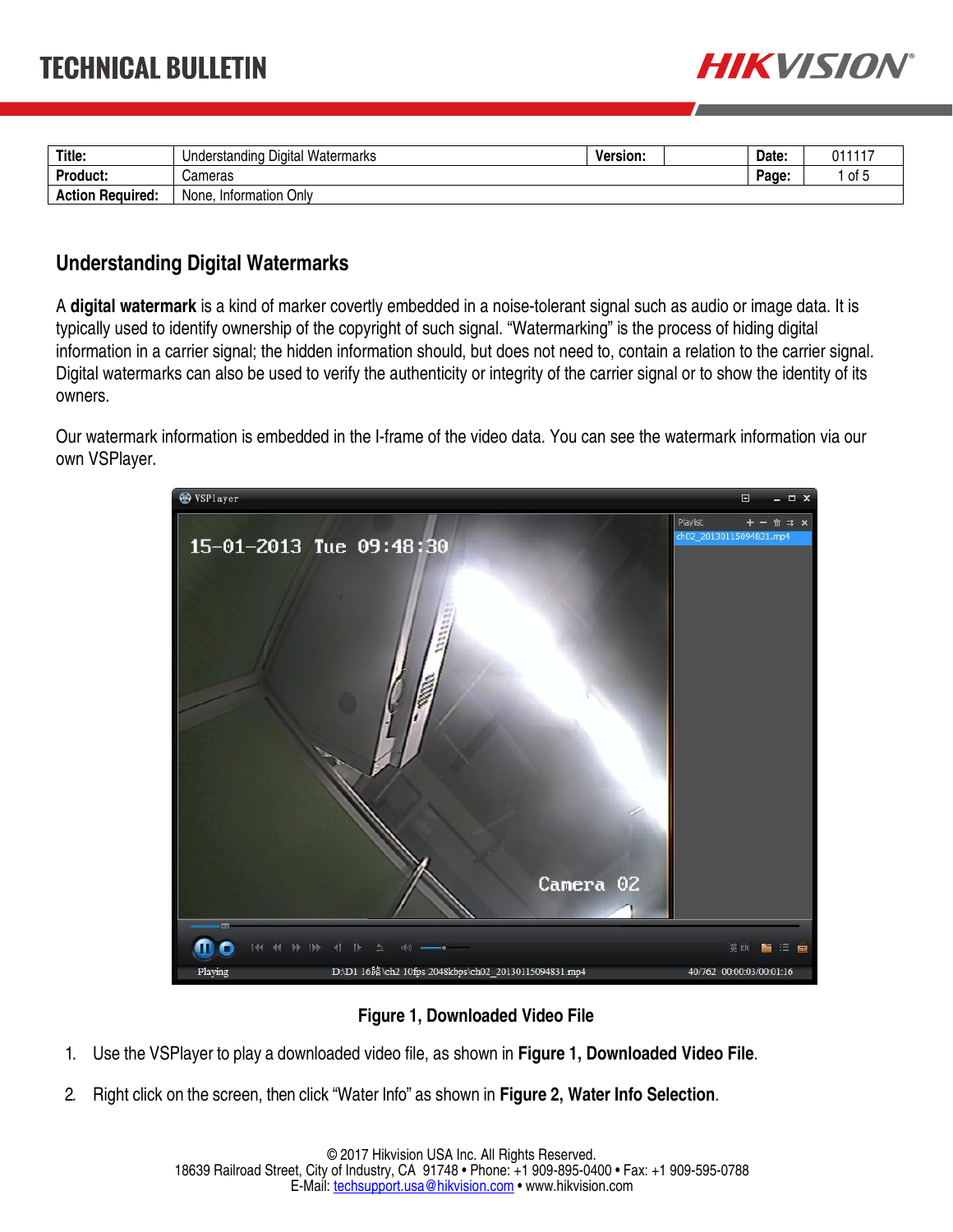

| Title.                  | Digital<br>Watermarks<br>Understanding | Version. | Date: | 011117 |
|-------------------------|----------------------------------------|----------|-------|--------|
| <b>Product:</b>         | Cameras                                |          | Page: | . ot   |
| <b>Action Required:</b> | Onlv<br>None. Information Q            |          |       |        |



**Figure 2, Water Info Selection**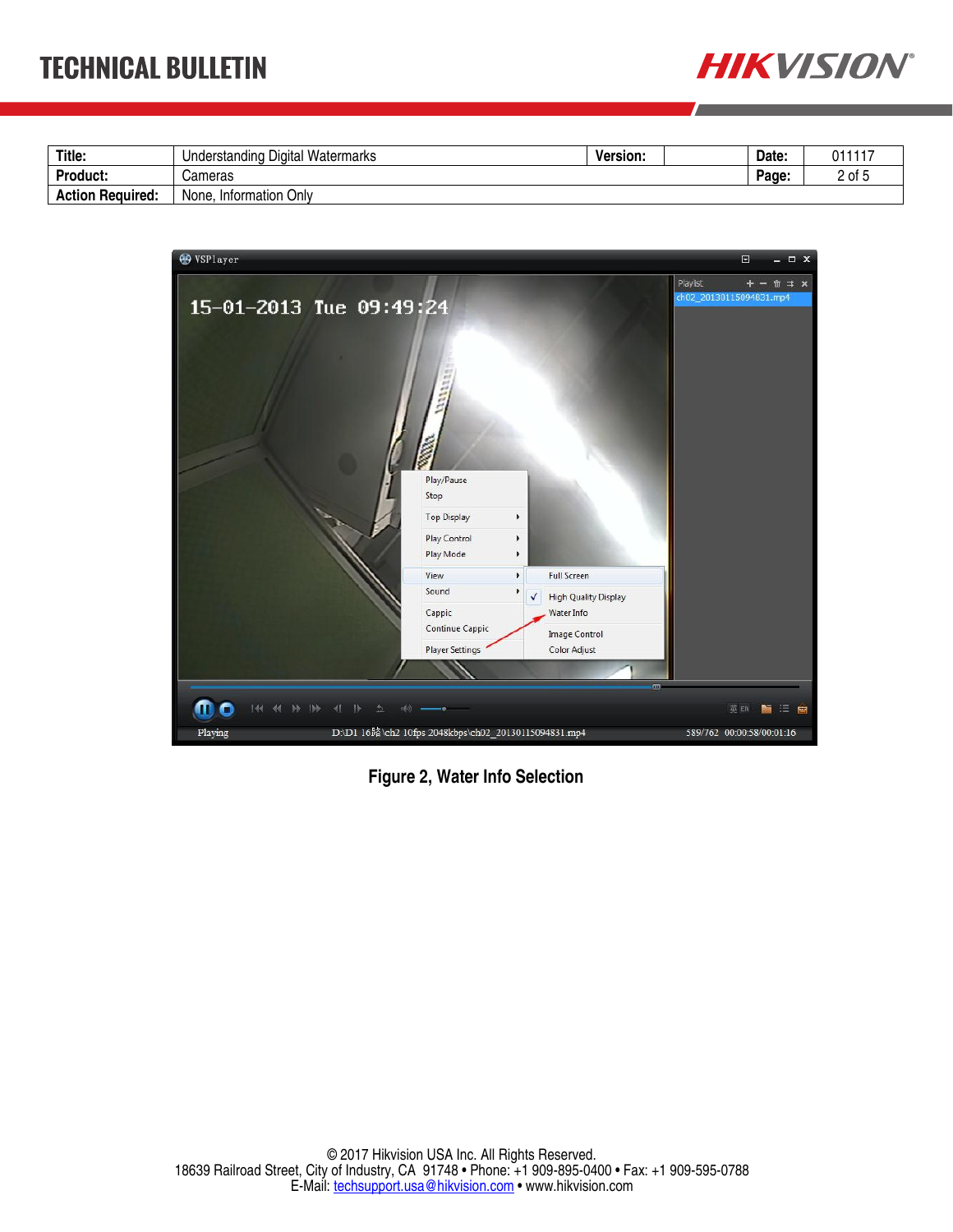

| Title.                  | ı Digital Watermarks<br>Understanding | <b>Version:</b> | Date: | 011117 |
|-------------------------|---------------------------------------|-----------------|-------|--------|
| Product:                | Cameras                               |                 | Page. | 3 of 5 |
| <b>Action Required:</b> | Onlv<br>None, Information             |                 |       |        |



## **Figure 3, Watermark Information**

**Watermark Information:** The watermark information will be displayed in a window, as shown in Figure 3, Watermark Information. If you modify the video (e.g., rotation, scaling, compression, etc.), the watermark information will change.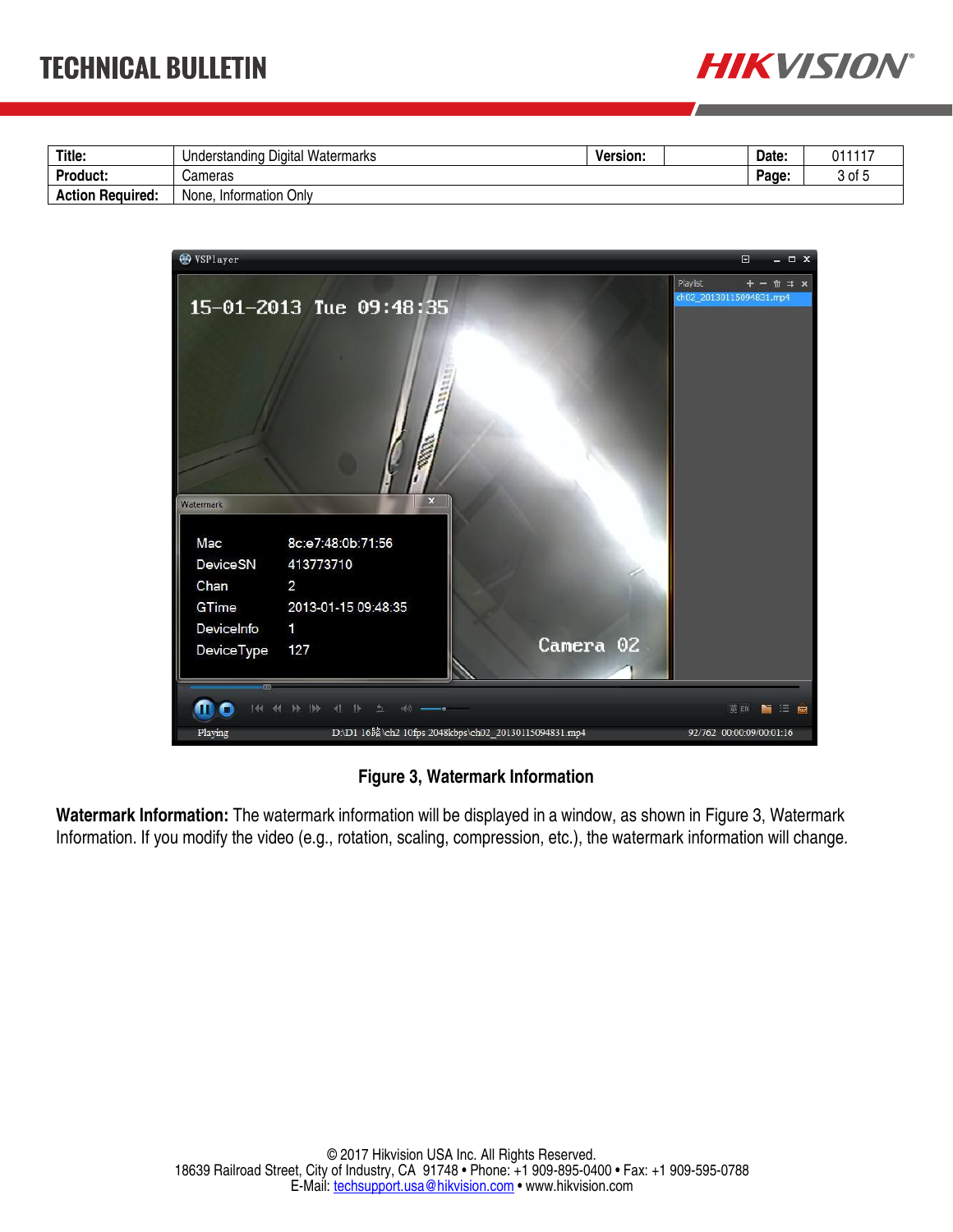

| Title.                  | Digital<br>Watermarks<br>Understanding | Version. | Date: |       | 011117 |
|-------------------------|----------------------------------------|----------|-------|-------|--------|
| <b>Product:</b>         | Cameras                                |          |       | Page. | 4 of   |
| <b>Action Required:</b> | Only<br>None.<br>Information           |          |       |       |        |



**Figure 4, Modified Video File** 

**Modified Video File:** In **Figure 4, Modified Video File**, another video is merged with the original video file. Repeat Step 1 and Step 2, above, to see the new watermark information.